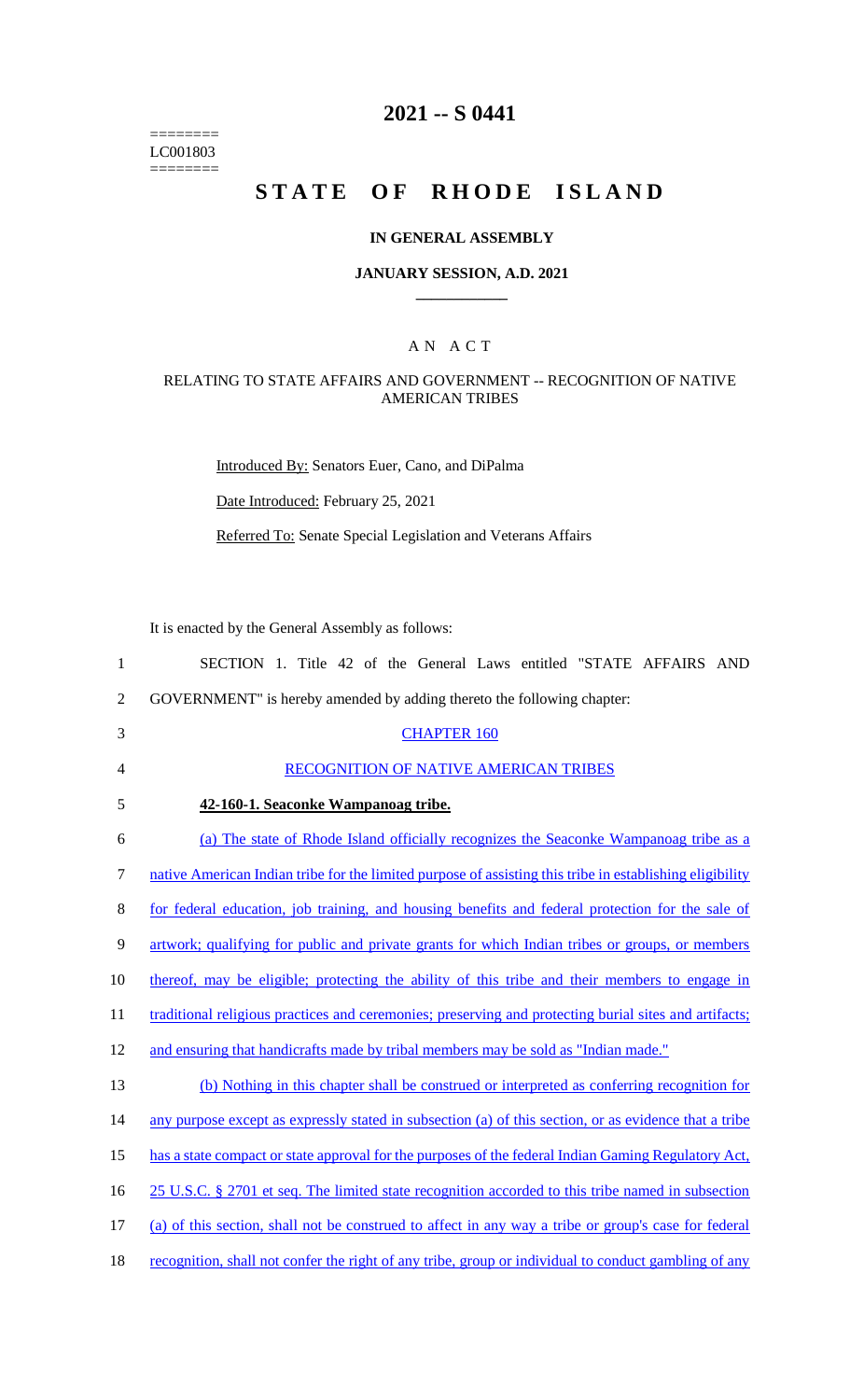- 1 kind or to engage in the sale of motor fuels or tobacco and shall not constitute an acknowledgement
- 2 of any claim by any tribe, group, or individual to any ancestral, tribal or other public or private
- 3 lands.
- 4 SECTION 2. This act shall take effect upon passage.

======== LC001803  $=$